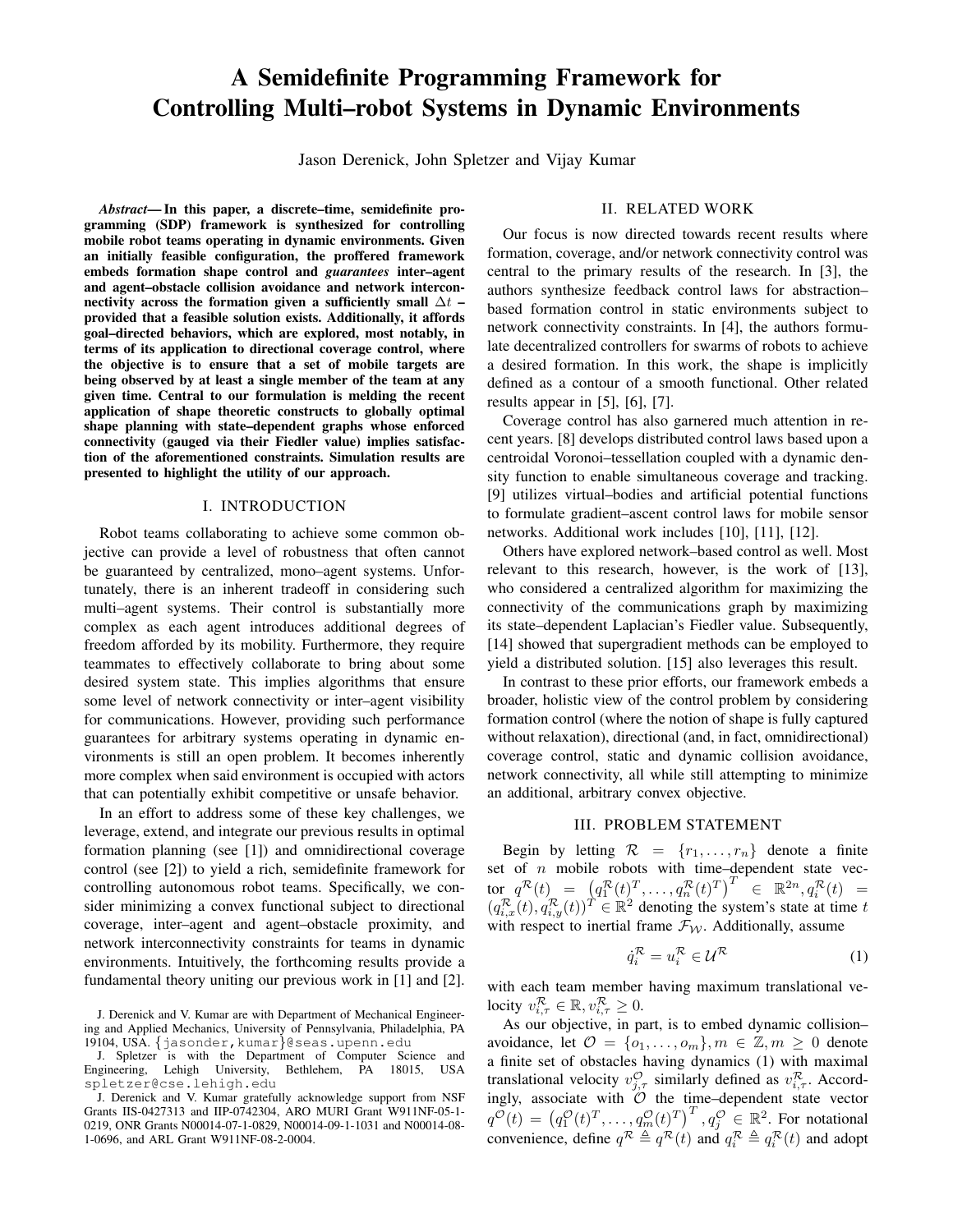similar definitions for  $q^{\mathcal{O}}$  and  $q^{\mathcal{O}}_j$ . Additionally, it is assumed without loss of generality that  $\mathcal{R} \cap \mathcal{O} = \emptyset$ .

Given the definitions of  $R$  and  $\mathcal{O}$ , the following assumptions can now be formally stated

- A1  $\forall r_i \in \mathcal{R}, r_i$  has a radially symmetric communication broadcast range  $b_i^{\mathcal{R}} \in \mathbb{R}^+$
- A2  $\forall r_i \in \mathcal{R}, r_i$  has an omnidirectional sensing modality (*e.g.*, omnidirectional LIDAR) of radius  $d_i^{\mathcal{R}} \in \mathbb{R}^+$  that allows it to estimate the *relative pose* and *velocity* of objects within  $d_i^{\mathcal{R}}$  units of  $q_i^{\mathcal{R}}$  (to facilitate collision– avoidance).
- A3  $\forall r_i \in \mathcal{R}, r_i$  has a minimal proximity tolerance  $p_i^{\mathcal{R}} \in$  $\mathbb{R}^+$  defined such that  $p_i^{\mathcal{R}} < \{d_i^{\mathcal{R}}, b_i^{\mathcal{R}}\}\$
- A4  $\forall o_j \in \mathcal{O}, o_j$  has a minimal proximity tolerance  $p_j^{\mathcal{O}} \in$  $\mathbb{R}^+$  and a unique identifier known by  $\forall r_i \in \mathcal{R}, ||q_i^{\mathcal{R}}$  $q_j^{\mathcal{O}} \parallel_2 \leq d_i^{\mathcal{R}}$

In addition to  $A1 - A4$ , our problem involves an additional assumption to facilitate formation shape control

A5 Assume that the team has knowledge of a desired shape formation given by the *shape vector*  $q^S$  =  $(q_1^{\overrightarrow{S}}, \ldots, q_n^{\overrightarrow{S}})^T \in \mathbb{R}^{2n}$  defined w.r.t. shape frame  $\mathcal{F}_{S}$ .

Momentarily, details of the chosen shape representation are deferred until §IV-A with the exception of noting that the team would like to achieve an equivalent representation of  $q^{\mathcal{S}}$  (up to a Euclidean similarity transformation) in  $\mathcal{F}_{\mathcal{W}}$ .

Given these definitions and assumptions, this research is motivated by the following key problem

*Problem 1:* Given the sets  $R$  and  $O$  with dynamics given by (1) and states  $q^R \in \mathbb{R}^n$  and  $q^{\mathcal{O}} \in \mathbb{R}^m$  defined with respect to  $\mathcal{F}_{W}$  and assumptions A1–A5, can a general control framework be devised such that

- 1) Given relative shape geometry  $q^S \in \mathcal{F}_{\mathcal{S}}$ , the team is driven to achieve an equivalent shape in  $\mathcal{F}_{W}$
- 2) Proximity constraints are satisfied ∀t. *i.e.*

$$
\forall r_i \in \mathcal{R}, \forall o_j \in \mathcal{O}, \parallel q_i^{\mathcal{R}} - q_i^{\mathcal{O}} \parallel_2 > \max\{p_i^{\mathcal{R}}, p_j^{\mathcal{O}}\}
$$
  

$$
\forall r_i, r_j \in \mathcal{R}, i \neq j, \parallel q_i^{\mathcal{R}} - q_j^{\mathcal{R}} \parallel_2 > \max\{p_i^{\mathcal{R}}, p_j^{\mathcal{R}}\}
$$

3)  $\forall t$ , Network connectivity remains intact

## IV. INTERNAL FORMATION CONTROL

Our approach in formulating our framework is "inside– out" in the sense that our initial formulation focuses upon internal formation control (with respect to shape and inter– agent collision avoidance) where the influence of external agents and obstacles are momentarily ignored. Accordingly, we begin by considering ensemble shape control.

# *A. Embedding Ensemble Shape Control*

*Shape* is defined differently in different contexts (*e.g.*, see [5], [6]). However, for the purposes of this research, we follow the approach of [1] and adopt a shape theoretic definition (see [16]), which states that two formation shapes are equivalent if and only if there is Euclidean similarity transformation mapping one into the other. Adopting standard convention, we let  $q \sim q^S$  denote an equivalence

relation (*i.e.*,  $q \sim q^{\mathcal{S}} \iff q \in [q^{\mathcal{S}}]$ ) with  $[q^{\mathcal{S}}]$  denoting the equivalence class of shapes giving  $q^{\mathcal{S}}$ .

Given this definition, consider the following result of [1] *Theorem 4.1:* Let  $q \in \mathbb{R}^n$  be defined with respect to world frame  $\mathcal{F}_{\mathcal{W}}$  and let  $q^{\mathcal{S}} \in \mathbb{R}^n$  denote the desired shape geometry defined with respect to shape frame  $\mathcal{F}_{\mathcal{S}}$ . Assume (without loss of generality) that  $q_i$  is assigned relative shape coordinate  $q_i^S$  and  $q_1^S \triangleq O_{\mathcal{F}_S}$  in the formation, then

$$
q \sim q^{\mathcal{S}} \iff q \in \ker A_{\mathcal{S}} \tag{2}
$$

where  $A_s \in \mathbb{R}^{2(n-2)\times n}$  is the *linear shape operator* given by the following linear transformation on  $q$ 

$$
\| q_2^{\mathcal{S}} - q_1^{\mathcal{S}} \|_2 (q_{i,x} - q_{1,x}) = (q_{i,x}^{\mathcal{S}}, -q_{i,y}^{\mathcal{S}})^T (q_2 - q_1)
$$
  

$$
\| q_2^{\mathcal{S}} - q_1^{\mathcal{S}} \|_2 (q_{i,y} - q_{1,y}) = (q_{i,y}^{\mathcal{S}}, q_{i,x}^{\mathcal{S}})^T (q_2 - q_1)
$$
 (3)

Although [1] exploits this result to embed *homogenous shape constraints* into convex optimization problems, our application of Theorem 4.1, here, is slightly different. Specifically, our objective is to obtain some element  $q \in \text{ker } A_{\mathcal{S}}$ (*i.e.*, a feasible shape formation). A natural approach to this end is to seek inspiration from dynamical systems and consider the asymptotically stable, feedback control policy  $q^{\mathcal{R}} = -A_S^T A_S q^{\mathcal{R}}$ . Although elegant, it is unclear how such a controller can be augmented to provide substantial performance guarantees such as maintenance of network interconnectivity and static collision–avoidance.

Our attention instead turns towards the application of convex optimization. Begin by defining the positive semidefinite, *shape–disparity* function  $f_{\mathcal{S}}(q^{\mathcal{R}})$ :  $\mathbb{R}^n \to \mathbb{R}^+ \cup \{0\}$  given by

$$
f_{\mathcal{S}}(q^{\mathcal{R}}) = q^{\mathcal{R}^T} A_{\mathcal{S}}^T A_{\mathcal{S}} q^{\mathcal{R}} = || A_{\mathcal{S}} q^{\mathcal{R}} ||_2^2 \tag{4}
$$

Observe that  $f_{\mathcal{S}}$  is convex and features a global minimum at  $f_{\mathcal{S}}(q^{\mathcal{R}}) = 0$ , which serves to indicate  $q^{\mathcal{R}} \sim q^{\mathcal{S}}$ .

## *B. Ensuring Inter–agent Collision Avoidance*

To embed inter–agent collision–avoidance, consider the inter–agent proximity graph

*Definition 1: The Inter–agent Proximity Graph* is a weighted, simple graph  $G_P^{\mathcal{R}}(\mathcal{V}_P^{\mathcal{R}}, \mathcal{E}_P^{\mathcal{R}})$  with  $\mathcal{V}_P^{\mathcal{R}} = \mathcal{R}$  and edges given by the set  $\mathcal{E}_P^{\mathcal{R}} = \mathcal{R} \times \mathcal{R} \setminus \{(r_i, r_i) : r_i \in \mathcal{R}\}\$ with weights given by  $f_P^R$  as follows

$$
f_P^{\mathcal{R}}(r_i, r_j) = \begin{cases} 0, & \|q_i^{\mathcal{R}} - q_j^{\mathcal{R}}\|_2 \le \max\{p_i^{\mathcal{R}}, p_j^{\mathcal{R}}\} \\ 1, & \text{otherwise} \end{cases} \tag{5}
$$

It is clear that if  $G_P^{\mathcal{R}}$  is *complete* (*i.e.*,  $G_P^{\mathcal{R}} = K_n$ ) that all proximity constraints are satisfied. Accordingly, we would like to enforce completeness with respect to time. Consider a state–dependent variation of  $G_P^R$  where the indicator  $f_P^R$  is supplanted with a smooth continuous functional that captures its behavior. Such a formulation would facilitate applying first–order discretization techniques as in [13].

One approach is to exploit a standard sigmoidal function and define it such that its inflection point lies at the chosen proximity threshold. More specifically, we abuse notation, and redefine  $f_P^{\mathcal{R}}$  as follows

$$
f_P^{\mathcal{R}}(q_i^{\mathcal{R}}, q_j^{\mathcal{R}}) = \left(1 + e^{\gamma_P^{\mathcal{R}}(\max\{p_i^{\mathcal{R}}, p_j^{\mathcal{R}}\} - \|q_i^{\mathcal{R}} - q_j^{\mathcal{R}}\|_2)}\right)^{-1}
$$
(6)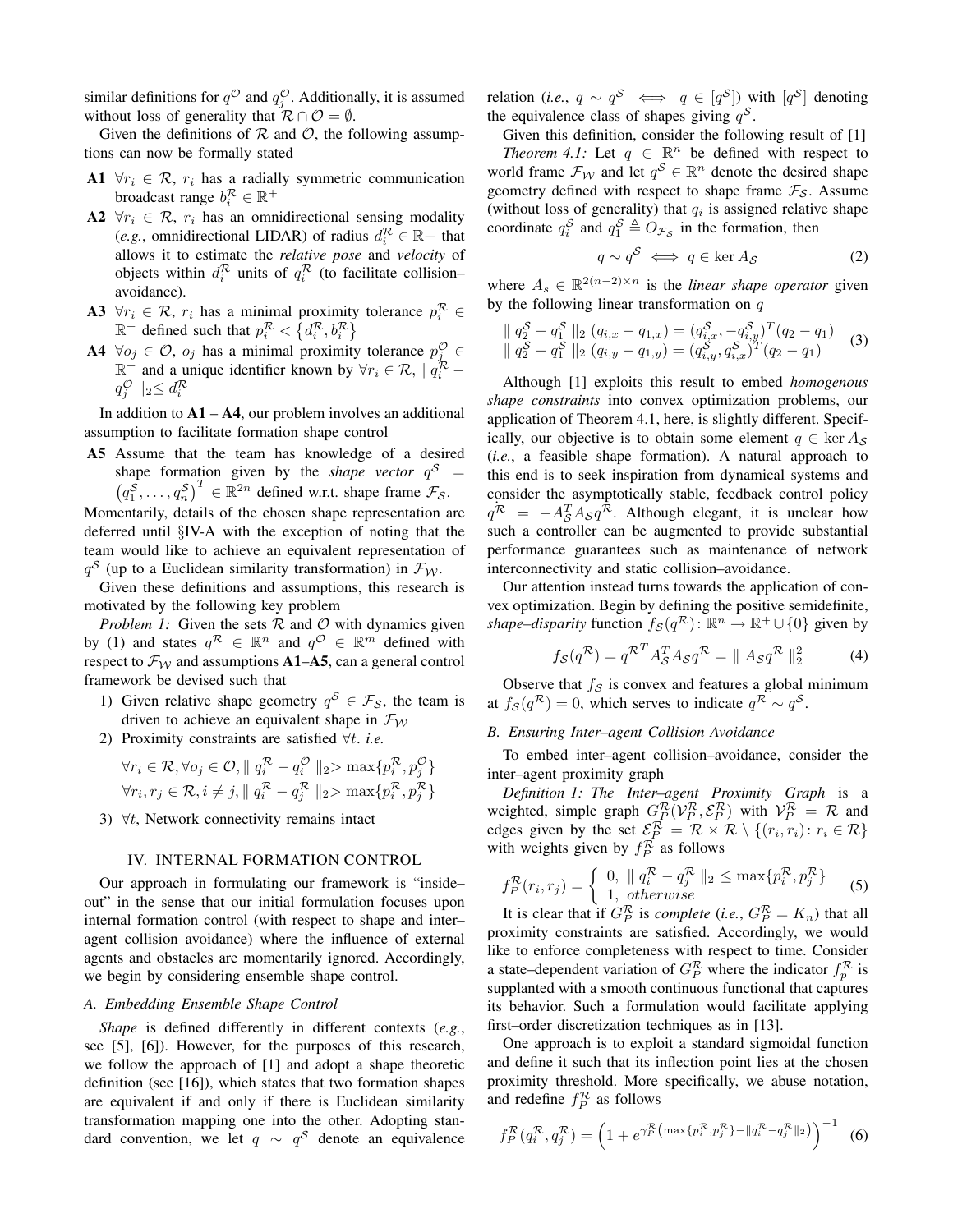Figure 1 illustrates this functional. Observe that as  $\gamma_P^{\mathcal{R}} \to \infty$ the function behaves as an indicator.



Fig. 1. (a) Chosen sigmoid function for  $f_P^{\mathcal{R}}$  with varying  $\gamma_P$ . (b) A product of sigmoids can be used to enforce multi–dimensional constraints such as those associated with directional visibility (see §VI)

In addition to being smooth,  $f_P^{\mathcal{R}}$  is now a direct functional of the time–dependent state vectors  $q^R$ ; however, before proceeding with formal analysis, recall the classical results from algebraic graph theory [17] which states that the second–smallest eigenvalue (*i.e.*, its Fiedler value, which shall be denoted  $\lambda_2(G)$ ) of the weighted graph Laplacian for a connected graph  $G$  is a direct measure of the underlying interconnectivity of the graph.

For  $G_P^{\mathcal{R}}$ , the weighted graph Laplacian is given as follows

$$
[\mathcal{L}_P^{\mathcal{R}}]_{uv} = \begin{cases} \sum_{s \neq v} f_P^{\mathcal{R}}(r_u, r_s), u = v \\ -f_P^{\mathcal{R}}(r_u, r_v), u \neq v \end{cases}
$$
(7)

Recalling that  $f_P^{\mathcal{R}}$  is state–dependent, it follows that so too is its Fiedler value – *i.e.*,  $\lambda_2(G_P)$  (see [13]). As such, if  $\lambda_2(G_P)$  can be constrained to its maximal value with respect to time, given an initially feasible configuration (*i.e.*, state– dependent  $G_P^{\mathcal{R}} = K_n$ , it follows that the team will always choose collision–free trajectories provided that they exist.

Such a constraint is non–convex and, thus, does not lend itself to efficient optimization techniques. In order to address this issue, our approach follows that of [13], who apply a first–order discretization techniques to yield a discrete–time, semidefinite representation.

Following suit, we discretize  $f_P^{\mathcal{R}}$  to yield

$$
\Delta f_P^{\mathcal{R}} = \frac{\gamma_P^{\mathcal{R}} e^{\gamma_P^{\mathcal{R}} \left( p_{ij}^{\mathcal{R}} - d_{ij}^{\mathcal{R}} \right)} \left( q_i^{\mathcal{R}}(k) - q_j^{\mathcal{R}}(k) \right)^T \left( \Delta q_i^{\mathcal{R}} - \Delta q_j^{\mathcal{R}} \right)}{\left[ d_{ij}^{\mathcal{R}} \left( 1 + e^{\gamma_P^{\mathcal{R}} \left( p_{ij}^{\mathcal{R}} - d_{ij}^{\mathcal{R}} \right)} \right) \right]^2}
$$
\n(8)

where  $p_{ij}^{\mathcal{R}} = \max\{p_i^{\mathcal{R}}, p_j^{\mathcal{R}}\}, d_{ij}^{\mathcal{R}} = || q_i^{\mathcal{R}} - q_j^{\mathcal{R}} ||_2, \Delta f_P^{\mathcal{R}} =$  $f_P^{\mathcal{R}}(k+1) - f_P^{\mathcal{R}}(k)$  and  $\Delta q_i^{\mathcal{R}} = q_i^{\mathcal{R}}(k+1) - q_i^{\mathcal{R}}(k)$ .

Given Equation (8),  $\mathcal{L}_P^{\mathcal{R}}$  lends itself to a discrete–time form given as follows

$$
[\Delta \mathcal{L}_P^{\mathcal{R}}]_{uv} = \begin{cases} \sum_{s \neq v} \Delta f_P^{\mathcal{R}}, u = v \\ -\Delta f_P^{\mathcal{R}}, u \neq v \end{cases}
$$
(9)

where  $\Delta \mathcal{L}_P^{\mathcal{R}} = \mathcal{L}_P^{\mathcal{R}}(k+1) - \mathcal{L}_P^{\mathcal{R}}(k)$ . In this formulation,  $\mathcal{L}_P^{\mathcal{R}}(k+1)$  is now a linear functional of  $\mathcal{L}_P^{\mathcal{R}}(k)$  and  $\Delta \mathcal{L}_P^{\mathcal{R}}$ , where the latter is computed given the state estimate  $q^{\mathcal{R}}(k)$ .

Given this result and recalling that the upper bound for  $\lambda_2(G_P^{\mathcal{R}})$  is given by  $|\mathcal{E}_P^{\mathcal{R}}|$  (see [17]), enforcing completeness over  $\Delta t$  reduces to the following

$$
J_P^{\mathcal{R}^T} \mathcal{L}_P^{\mathcal{R}}(k+1) J_P^{\mathcal{R}} = n I_{n-1}
$$
 (10)

where  $J_P^{\mathcal{R}} \in \mathbb{R}^{n-1 \times n}$  is an orthonormal basis such that  $\forall q \in$ span  $J_P^{\mathcal{R}}$ ,  $1^T q = 0$ , with 1 again denoting the vector of all 1's and  $I_{n-1}$  denoting the  $n-1$  dimensional identity matrix (see [13] for details regarding this sort of projection).

Given this equality and some sufficiently small epoch,  $\Delta t$ , our semidefinite framework has begun to take form as (4) provides our desired, discrete–time objective, while (10) provides a means for guaranteeing inter–agent collision avoidance. This result naturally follows from the intuitive relationship  $\Delta t \to 0 \Rightarrow \Delta q^R \to 0$ .

# *C. Ensuring Network Interconnectivity*

As enforcing network connectivity constraints via a state– dependent network graph Laplacian has been previously explored (see [2]), only a brief formulation of the approach employed to yield our results is presented.

Let  $G_N(V_N, \mathcal{E}_N)$  be a weighted, simple graph with  $V_N =$  $\mathcal{R}$  and  $\mathcal{E}_N = \mathcal{R} \times \mathcal{R} \setminus \{(r_i, r_i) : r_i \in \mathcal{R}\}\$  with weight function  $f_N^{\mathcal{R}}$  serving as a discrete–indicator of connectivity. For the purposes of this research,  $f_N^{\mathcal{R}}$  is defined

$$
f_N^{\mathcal{R}}(q_i^{\mathcal{R}}, q_j^{\mathcal{R}}) = \left(1 + e^{\gamma_N\left(\|q_i^{\mathcal{R}} - q_j^{\mathcal{R}}\|_2 - \min\left\{b_i^{\mathcal{R}}, b_j^{\mathcal{R}}\right\}\right)}\right)^{-1} \tag{11}
$$

Adopting the approach of §IV-B yields a discrete form similar to (8) with respect to  $\gamma_N$ ,  $b_{ij}^{\mathcal{R}} = \min\left\{b_i^{\mathcal{R}}, b_j^{\mathcal{R}}\right\}$ , and exponent  $\gamma_N \left( d_{ij}^{\mathcal{R}} - b_{ij}^{\mathcal{R}} \right)$ . From this result, network connectivity over  $\Delta t$  can be enforced via the linear matrix inequality

$$
J_N^T \mathcal{L}_N(k+1) J_N \succ \epsilon_N I_{n-1} \tag{12}
$$

with  $0 < \epsilon_N \leq n = |\mathcal{E}_N| = |\mathcal{R}|$  representing the desired level of connectivity to be maintained across the formation.

## *D. An Internal Formation Control SDP Framework*

Given this initial discussion, a discrete–time SDP framework can now be formulated that aims to minimize shape disparity and guarantees inter–agent collision avoidance and network interconnectivity across the formation. This is formally stated in the following theorem, whose proof follows trivially from the preceding discussion and analysis

*Theorem 4.2:* Let  $R$  be as previously defined in accordance with  $\mathbf{A1} - \mathbf{A5}$  with elements having dynamics (1). Let  $\Gamma: \mathbb{R}^{2n} \to \mathbb{R}$  be a convex objective to be minimized over a sufficiently small  $\Delta t$ . Solving the following SDP at step k

$$
\min \Gamma(q^{\mathcal{R}}(k+1)) + \gamma_s z_s(k+1) \n\text{s.t. } \| q_i^{\mathcal{R}}(k+1) - q_i^{\mathcal{R}}(k) \|_2 \le v_{i,\tau}^{\mathcal{R}} \Delta t, \ i = 1, \dots, n \n\| A_S q^{\mathcal{R}}(k+1) \|_2 \le z_s(k+1) \nJ_P^{\mathcal{R}} \mathcal{L}_P^{\mathcal{R}}(k+1) J_P^{\mathcal{R}} = nI_{n-1} \nJ_N^{\mathcal{R}} \mathcal{L}_N(k+1) J_N \succ \epsilon_N I_{n-1}
$$
\n(13)

will result in trajectories that minimize  $\Gamma(q^{\mathcal{R}}(k+1))$  +  $\gamma_s z_s(k+1)$  over  $\Delta t$ , while guaranteeing network connectivity and collision–free trajectories – provided that the team begins in an initially feasible configuration<sup>1</sup>.

<sup>1</sup>Although not explicitly stated, from this point forward initial feasibility should be understood as a precondition for each of the forthcoming results.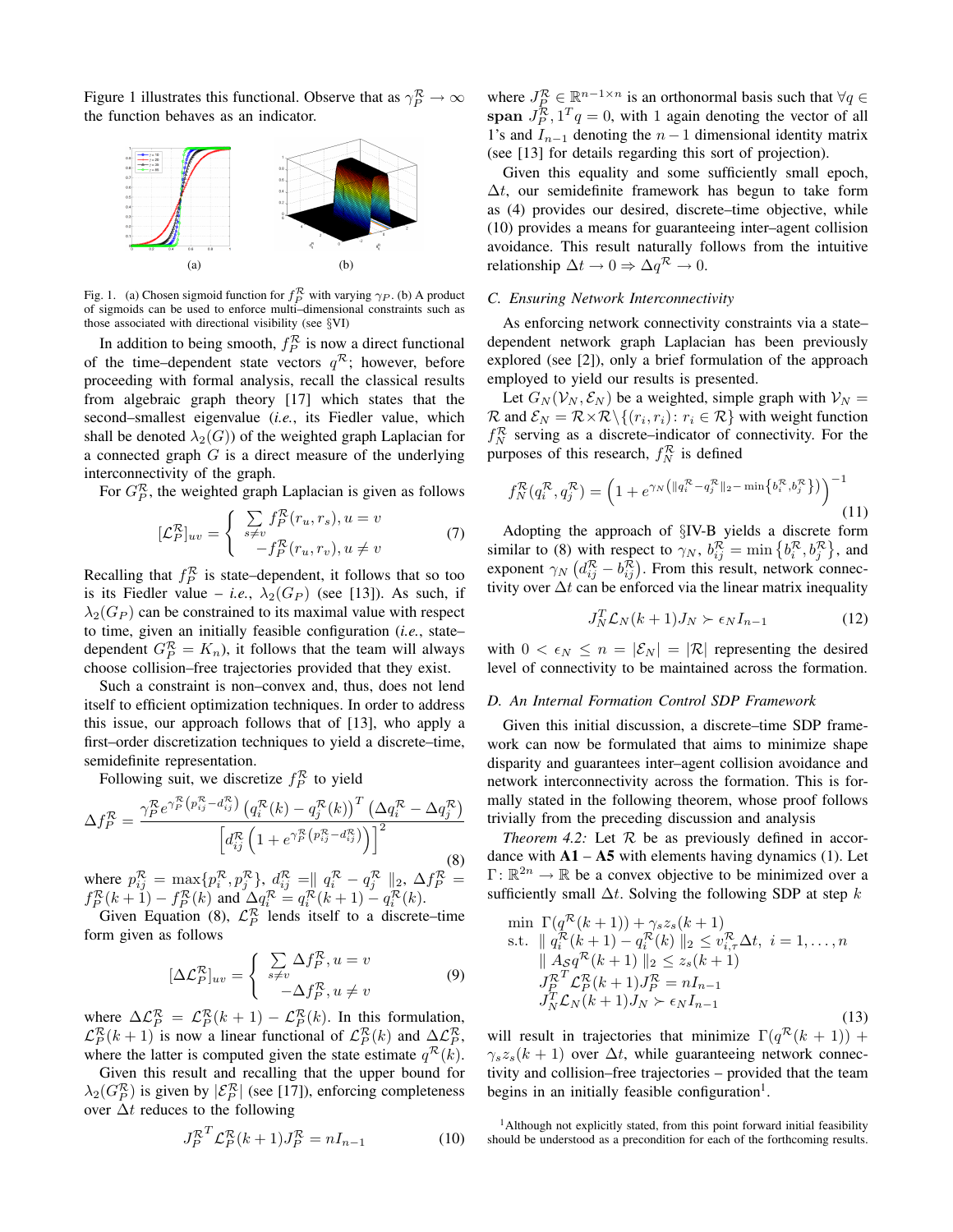In this formulation,  $n$  second–order conic inequalities have been introduced to serve as velocity constraints and to mitigate the effects of the linearization. Additionally, the objective has an additional summand  $\Gamma: \mathbb{R}^{2n} \to \mathbb{R}$ representing an arbitrary convex functional that the team should attempt to minimize. The terms  $\gamma_s \in \mathbb{R}, \gamma_s \geq 0$  serves as a gain, which can be utilized to enable, disable, or assign priority to the shape disparity functional over  $\Gamma(q^{\mathcal{R}})$ .

It should be emphasized that Theorem 4.2 *does not* imply convergence of the chosen objectives to a global optimum. Nevertheless, it *does guarantee* that the team will minimize these objectives over  $\Delta t$ , while guaranteeing both network interconnectivity and inter-agent collision avoidance<sup>2</sup>.

# V. EXTERNAL FORMATION CONTROL

Given Theorem 4.2, our focus now turns to addressing the influence of external actors on the team's motions.

## *A. Reactive Collision Avoidance for Dynamic Obstacles*

Begin by considering the following extension to the Inter– agent Proximity Graph

*Definition 2: The Proximity Graph* is the weighted, simple graph  $G_P(\mathcal{V}_P, \mathcal{E}_P)$  with  $\mathcal{V}_P = \mathcal{R} \cup \mathcal{O}$  and edges given by the set  $\mathcal{E}_P = (\mathcal{R} \cup \mathcal{O}) \times (\mathcal{R} \cup \mathcal{O})$  $\{(r_i, r_i) \cup (o_j, o_j) : r_i \in \mathcal{R}, o_j \in \mathcal{O}\}\$  with weights

$$
f_P(y_i, y_j) = \begin{cases} f_P^{\mathcal{R}}(y_i, y_j), & (y_i, y_j) \in \mathcal{R} \times \mathcal{R} \\ f_P^{\mathcal{O}}(y_i, y_j), & (y_i, y_j) \in \mathcal{R} \times \mathcal{O} \\ 1, & (y_i, y_j) \in \mathcal{O} \times \mathcal{O} \end{cases}
$$
(14)

where  $f_P^{\mathcal{R}}$  is as previously defined in (6) and  $f_P^{\mathcal{O}}$  is similarly defined as follows

$$
f_P^{\mathcal{O}}(q_i^{\mathcal{R}}, q_j^{\mathcal{O}}) = \left(1 + e^{\gamma_P \left(\max\{p_i^{\mathcal{R}}, p_j^{\mathcal{O}}\} - \|q_i^{\mathcal{R}} - q_j^{\mathcal{O}}\|_2\right)}\right)^{-1} (15)
$$

Observe that if  $\mathcal{O} = \emptyset$  then the general proximity graph simplifies to the inter–agent proximity graph. In other words,  $G_P^{\mathcal{R}} \subseteq G_P$ . Similarly, if  $G_P = K_{n+m}$  then all proximity constraints (both inter–agent and agent–obstacle) are satisfied. Discretizing as in §IV-B, this constraint can be articulated as the following linear matrix equality

$$
J_P^T \mathcal{L}_P(k+1) J_P = (n+m-1) I_{n+m-1} \tag{16}
$$

where  $[\Delta \mathcal{L}_P]_{uv}$  is defined similarly to (9) with

$$
\Delta f_P(y_i, y_j) = \begin{cases} \Delta f_P^{\mathcal{R}}(y_i, y_j), & (y_i, y_j) \in \mathcal{R} \times \mathcal{R} \\ \Delta f_P^{\mathcal{O}}(y_i, y_j), & (y_i, y_j) \in \mathcal{R} \times \mathcal{O} \\ 0, & (y_i, y_j) \in \mathcal{O} \times \mathcal{O} \end{cases}
$$
(17)

and  $\Delta f_P^{\mathcal{R}}$  defined as in (8) and  $\Delta f_P^{\mathcal{O}}$  being given by

$$
\Delta f_P^{\mathcal{O}} = \frac{\gamma_P e^{\gamma_P \left( p_{ij}^{\mathcal{O}} - d_{ij}^{\mathcal{O}} \right)} \left( q_i^{\mathcal{R}}(k) - q_j^{\mathcal{O}}(k) \right)^T \left( \Delta q_i^{\mathcal{R}} - \Delta q_j^{\mathcal{O}} \right)}{\left[ d_{ij}^{\mathcal{R}} \left( 1 + e^{\gamma_P \left( p_{ij}^{\mathcal{O}} - d_{ij}^{\mathcal{O}} \right)} \right) \right]^2} \tag{18}
$$

where  $p_{ij}^{\mathcal{O}} = \max\{p_i^{\mathcal{R}}, p_j^{\mathcal{O}}\}, d_{ij}^{\mathcal{O}} = || q_i^{\mathcal{R}} - q_j^{\mathcal{O}} ||_2, \Delta f_P^{\mathcal{O}} =$  $f_P^{\mathcal{O}}(k+1) - f_P^{\mathcal{O}}(k)$ , and  $\Delta q_j^{\mathcal{O}}$  corresponds to the team's discrete–time estimate of  $o_i$ 's velocity at time k.

## *B. A General SDP Control Framework*

Given this analysis and our previous discussion, the following result trivially follows

*Theorem 5.1:* Let  $R$  and  $O$  be as previously defined in accordance with  $A1 - A5$  with elements having dynamics (1). Let  $\Gamma: \mathbb{R}^{2n} \to \mathbb{R}$  and  $\Delta t$  be defined as in Theorem 4.2. Solving the following SDP at step  $k$ 

$$
\min \Gamma(q^{\mathcal{R}}(k+1)) + \gamma_s z_s(k+1) \n\text{s.t. } \| q_i^{\mathcal{R}}(k+1) - q_i^{\mathcal{R}}(k) \|_2 \le v_{i,\tau}^{\mathcal{R}} \Delta t, \ i = 1, ..., n \n\| A_S q^{\mathcal{R}}(k+1) \|_2 \le z_s(k+1) \nJ_P^{\mathcal{L}} L_P(k+1) J_P = (n+m) I_{n+m-1} \nJ_N^{\mathcal{L}} \mathcal{L}_N(k+1) J_N \succ \epsilon_N I_{n-1}
$$
\n(19)

will result in trajectories that minimize  $\Gamma(q^{\mathcal{R}}(k+1))$  +  $\gamma_s z_s(k+1)$  over  $\Delta t$ , while guaranteeing network connectivity and collision–free trajectories (between agents and obstacles) – provided that a feasible solution exists.

Although not formally stated, a straightforward corollary to Theorem 5.1 is that *in static environments, inter–agent collisions and agent–obstacle collisions are guaranteed for a sufficiently small* ∆t.

#### VI. EMBEDDING GOAL–DIRECTED BEHAVIORS

Our attention now turns towards extending these results to explicitly include goal–directed behaviors.

## *A. Abstraction–based Waypoint Traversal*

Towards this end, we augment A1–A5 with assumption

**A6** R has been supplied an objective waypoint  $q^G \in \mathbb{R}^2$ with respect to  $\mathcal{F}_{W}$ .

Consider the *virtual–leader* abstraction whose time– dependent state is given by  $q_{\mu}^{\mathcal{R}}$ , which is a linear combination of the team's state variables  $q_i^{\mathcal{R}}$ 

$$
q_{\mu}^{\mathcal{R}} = (w^T 1)^{-1} w^T q^{\mathcal{R}}
$$
 (20)

In this formulation,  $1 \in \mathbb{R}^n$  denotes the vector of all 1's and  $w = (w_1, \dots, w_n)^T \in \mathbb{R}^n$  is a vector of weights representing the influence of agent  $r_i$ 's state on the virtual state  $q_\mu^{\mathcal{R}}$ .

Given  $q_{\mu}^{\mathcal{R}}$ , our approach considers

$$
f_{\mathcal{G}}(q_{\mu}^{\mathcal{R}}, q^{\mathcal{G}}) = || q_{\mu}^{\mathcal{R}} - q^{\mathcal{G}} ||_2
$$
 (21)

to capture the team's disparity from  $q^{\mathcal{G}}$ . Intuitively, the team achieves its goal when the virtual–leader achieves  $q^{\mathcal{G}}$ .

Accordingly, the following corollary is presented, whose proof is omitted as it trivially follows from our discussion

*Corollary 6.1:* Let  $R$  and  $O$  be as previously defined in accordance with  $A1 - A6$  with elements having dynamics (1). Let  $\Gamma(q^{\mathcal{R}}): \mathbb{R}^{2n} \to \mathbb{R}$  and  $\Delta t$  be defined as in Theorem 4.2. Solving the following SDP at step k

$$
\min \Gamma(q^{\mathcal{R}}(k+1)) + \gamma_s z_s(k+1) + \gamma_g z_g(k+1) \ns.t. \quad || q_i^{\mathcal{R}}(k+1) - q_i^{\mathcal{R}}(k) ||_2 \le v_{i,\tau}^{\mathcal{R}} \Delta t, \quad i = 1, ..., n \n|| A_S q^{\mathcal{R}}(k+1) ||_2 \le z_s(k+1) \n|| w^T q^{\mathcal{R}}(k+1) - (1^T w) q^{\mathcal{G}} ||_2 \le z_g(k+1) \nJ_P^T \mathcal{L}_P(k+1) J_P = (n+m) I_{n+m-1} \nJ_N^T \mathcal{L}_N(k+1) J_N \succ \epsilon_N I_{n-1}
$$
\n(22)

<sup>2</sup>Similar guarantees apply to the forthcoming Theorems/Corollaries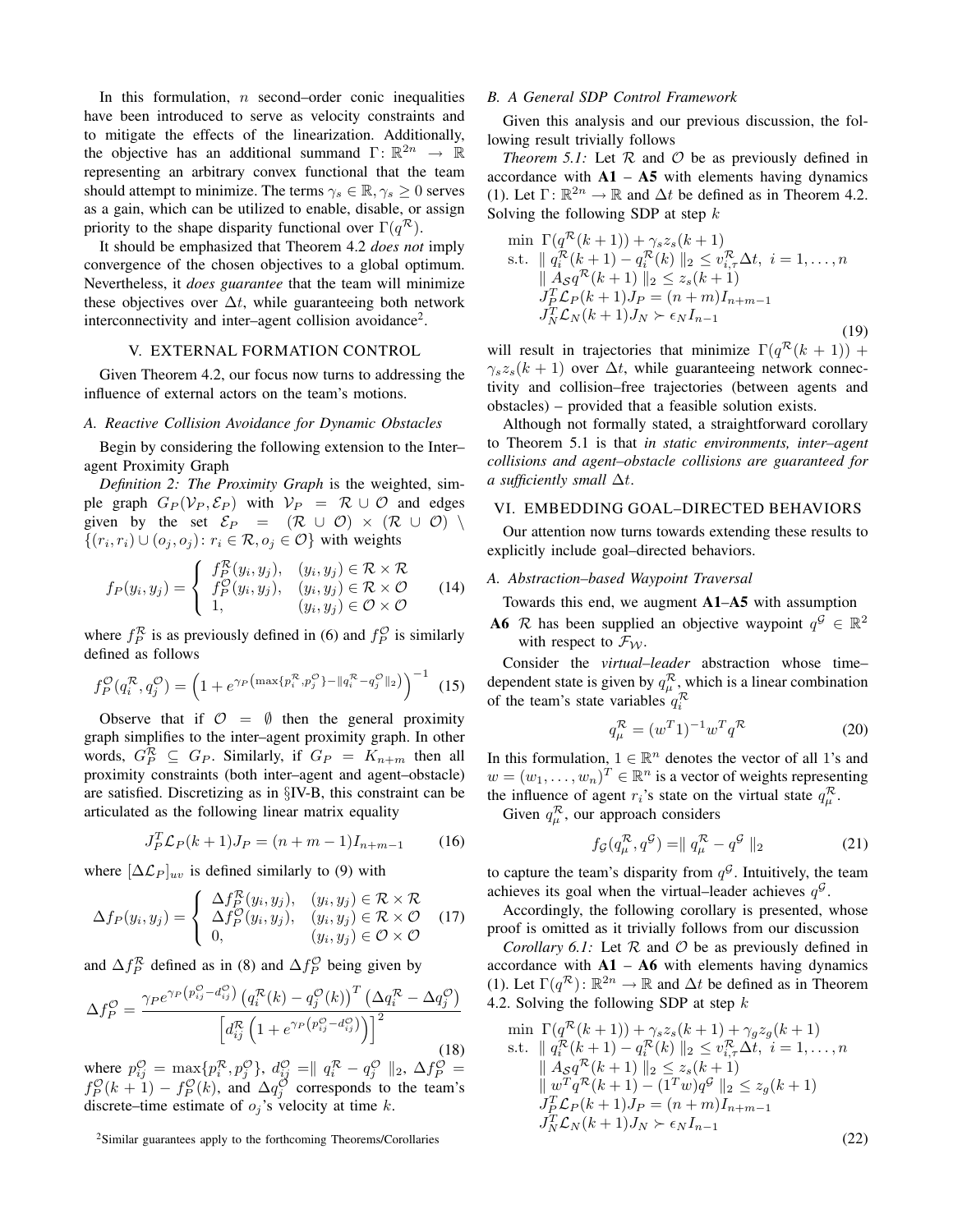where  $\gamma_g \geq 0$ , will result in trajectories that minimize  $\Gamma(q^{\mathcal{R}}(k+1)) + \gamma_s z_s(k+1) + \gamma_g z_g(k+1)$  over  $\Delta t$ , while guaranteeing network connectivity and collision–free trajectories – provided that a feasible solution exists.

# *B. Directional Coverage Control for Target Tracking*

We now demonstrate goal–directed behavior in terms of constraint–satisfaction by extending [2]. Redefine  $q^R$  and  $q^{\mathcal{O}}$  such that  $q_i^{\mathcal{R}}, q_j^{\mathcal{O}} \in SE(2)$ . In other words,  $q_i^{\mathcal{R}} =$  $(q_{i,x}^{\mathcal{R}}, q_{i,y}^{\mathcal{R}}, q_{i,\theta}^{\mathcal{R}})^T$  and  $q_j^{\mathcal{O}}$  is similarly defined, where the third state parameter corresponds to their heading in  $\mathcal{F}_{W}$ . Let the set  $\mathcal{X} = \{x_1, \ldots, x_u\}$  with time-dependent state  $q^{\mathcal{X}}$  represent a set of potentially mobile targets. Although not always true (*e.g.*, consider a scenario where UAVs are tracking ground vehicles), it is assumed for convenience that  $\mathcal{X} \subseteq \mathcal{O}$  (and, thus,  $q^{\mathcal{X}} \subseteq q^{\mathcal{O}}$ ). Additionally, assume that each member of the team has a maximum angular rate given by  $v_{i,\theta}^{\mathcal{R}}, \in \mathbb{R}, v_{i,\theta}^{\mathcal{R}} \ge 0$  and augment assumptions **A1–A5** with A7  $\forall r_i \in \mathcal{R}, r_i$  has a directional sensing modality that

captures coverage targets within relative orientation bounds  $-\pi \leq \theta_{i,\min}^{\mathcal{R}} < \theta_{i,\max}^{\mathcal{R}} \leq \pi$  and within fixed– distance,  $\hat{d}_i^{\mathcal{R}} \in \mathbb{R}^+$ . These constraints yield a *local* conical region that shall be denoted  $\mathcal{C}_i^{\mathcal{R}}$ 

Given these assumptions, Problem 1 can be restated with the additional performance requirement that  $\forall t, \forall x_i \in$  $\mathcal{X}, \exists r_i \in \mathcal{R}, x_j \in \mathcal{C}_i^{\mathcal{R}}$ . In order to address this coverage constraint, we consider the omnidirectional visibility graph of [2] and extend it with the following definition

*Definition 3: The Directional Visibility Graph* is a weighted, simple graph  $G_D(V_D, \mathcal{E}_D)$  with  $V_D = \mathcal{R} \cup \mathcal{X}$ and edges given by the set  $\mathcal{E}_D = (\mathcal{R} \cup \mathcal{X}) \times (\mathcal{R} \cup \mathcal{X})$  $\{(r_i, r_i) \cup (x_j, x_j) : r_i \in \mathcal{R}, x_j \in \mathcal{X}\}\$  with weights

$$
f_D(y_i, y_j) = \begin{cases} 1, & (y_i, y_j) \in \mathcal{R} \times \mathcal{R} \\ f_D^{\mathcal{X}}(y_i, y_j), & (y_i, y_j) \in \mathcal{R} \times \mathcal{X} \\ 0, & (y_i, y_j) \in \mathcal{X} \times \mathcal{X} \end{cases}
$$
 (23)

$$
f_D^{\mathcal{X}}(r_i, x_j) = \begin{cases} 1, & x_j \in \mathcal{C}_i^{\mathcal{R}} \\ 0, & otherwise \end{cases}
$$
 (24)

Observe that just like the omnidirectional variation presented in [2], this construct will remain connected if and only if each target is covered by some member of the team.

Adopting the approach outlined in §IV-B, we propose the following definition of  $f_D^{\mathcal{X}}$  as the sigmoidal product

$$
f_D^{\mathcal{X}}(q_i^{\mathcal{R}}, q_j^{\mathcal{X}}) = \prod_{i=1}^3 (1 + e^{\gamma_D \Delta_i})^{-1}
$$
 (25)

where  $\Delta_1 \triangleq (||q_i^{\mathcal{R}} - q_j^{\mathcal{X}}||_2 - \hat{d}_i^{\mathcal{R}}), \ \Delta_2 \triangleq (\theta_{ij}^{\mathcal{R}} \theta_{i,\text{max}}^{\mathcal{R}}$ ), and  $\Delta_3 \triangleq (\theta_{i,\text{min}}^{\mathcal{R}} - \theta_{ij}^{\mathcal{R}})$  with  $\theta_{ij}^{\mathcal{R}}$  representing the relative orientation of  $x_j$  with respect to  $r_i$ , *i.e.*,  $\theta_{ij}^{\mathcal{R}} =$  $atan2 \left( q_{j,y}^{\mathcal{X}} - q_{i,y}^{\mathcal{R}}, q_{j,x}^{\mathcal{X}} - q_{i,x}^{\mathcal{R}} \right) - q_{i,\theta}^{\mathcal{R}}$  and  $\gamma_D \in \mathbb{R}^+$  a tuning gain. Accordingly, as  $\gamma_D \to \infty$  it holds that  $f_D^X$  more closely<br>approximates an indicator of  $x \in C^R$  (see Figure 1) approximates an indicator of  $x_j \in C_i^{\mathcal{R}}$  (see Figure 1).

Once again, we apply a first–order discretization (see §IV-B) with respect to  $q_i^{\mathcal{R}}$  to yield a discrete representation, which is omitted for the sake of brevity. Given this form, a discrete–time update for the state–dependent, directional visibility graph laplacian  $(i.e., \mathcal{L}_D)$  can be formulated, which allows us to enforce visibility over  $\Delta t$  via

$$
J_D^T \mathcal{L}_D(k+1) J_D \succ \epsilon_D I_{n+u-1} \tag{26}
$$

with  $0 < \epsilon_D \le n + u = |\mathcal{R}| + |\mathcal{X}|$  representing the desired level of directional visibility to be maintained across the formation and the remaining terms defined similarly to (10).

*Corollary 6.2:* Let  $R$  and  $O$  be as previously defined in accordance with  $A1 - A5$  and  $A7$  with dynamics (1). Let  $\Gamma: \mathbb{R}^{2n} \to \mathbb{R}$  and  $\Delta t$  be defined as in Theorem 4.2. Define  $q_{\tau}^{\mathcal{R}} \triangleq (q_{x}^{\mathcal{R}}, q_{y}^{\mathcal{R}})^{T}$ . Solving the following SDP at step k

$$
\min \Gamma(q^{\mathcal{R}}(k+1)) + \gamma_s z_s(k+1) \ns.t. |q_{i,\theta}^{\mathcal{R}}(k+1) - q_{i,\theta}^{\mathcal{R}}(k)| \le v_{i,\theta}^{\mathcal{R}} \Delta t, i = 1,...,n \n||q_{i,\tau}^{\mathcal{R}}(k+1) - q_{i,\tau}^{\mathcal{R}}(k)||_2 \le v_{i,\tau}^{\mathcal{R}} \Delta t, i = 1,...,n \n||A_{S}q_{\tau}^{\mathcal{R}}(k+1)||_2 \le z_s(k+1) \nJ_{P}^{\mathcal{L}}L_{P}(k+1)J_{P} = (n+m)I_{n+m-1} \nJ_{N}^{\mathcal{R}}L_{N}(k+1)J_{N} \succ \epsilon_{N}I_{n-1} \nJ_{D}^{\mathcal{L}}L_{D}(k+1)J_{D} \succ \epsilon_{D}I_{n+u-1}
$$
\n(27)

will result in trajectories that minimize  $\Gamma(q^{\mathcal{R}}(k+1))$  +  $\gamma_s z_s(k+1)$  over  $\Delta t$ , while guaranteeing network connectivity, collision–free trajectories, and directional coverage of targets – provided that a feasible solution exists.

# VII. SIMULATION RESULTS

(22) and (27) were implemented in Matlab using SDPT3 as the underlying solver. For the first scenario, we consider the task of driving the team to an objective waypoint  $q^{\mathcal{G}} = (14, -10)^{T}$ , while achieving a desired ensemble delta formation subject to inter–agent and agent–obstacle proximity constraints, and network connectivity constraints. The orientation of the desired formation  $(i.e., A<sub>S</sub>)$  was fixed during each iteration at  $\theta_{\mathcal{S}} = \text{atan2}(q_y^{\mathcal{G}} - q_{\mu,y}^{\mathcal{R}}(k), q_x^{\mathcal{G}}$  $q_{\mu,x}^{\mathcal{R}}(k)$ ). Three static obstacles occupied the workspace along with two dynamic obstacles. Robot velocity was  $1\frac{m}{s}$ with dynamic obstacle velocities set at  $0.9\frac{m}{s}$  and  $0.98\frac{m}{s}$ . Figure 2 illustrates our results, while Figure 4 illustrates the evolution of the objective terms and Fiedler values.

For the second scenario, we consider a team of four robots charged with tracking a mobile target using a high–resolution directional sensing modality. Here, the pose of the target is chosen to correspond with the translational component of the shape transformation. In contrast to the previous example, the formation orientation and scale were left as open variables.

Figure 3 illustrates these results. The team's objective was to maximize connectivity of the state–dependent directional visibility graph (*i.e.*,  $\Gamma = -\lambda_2(G_D)$ ). The FOV of the sensing modality was chosen as  $\frac{2\pi}{9}$  corresponding to  $\theta_{i,\text{min}}^{\mathcal{R}} = \frac{-\pi}{9}$ and  $\theta_{i,\text{max}}^{\mathcal{R}} = \frac{\pi}{9}$  with sensing range  $\hat{d}_i^{\mathcal{R}} = 5$ . The translational velocity of the pursuers was uniformly chosen as  $1\frac{m}{s}$  and with  $0.025 \frac{rads}{s}$  as the maximum angular rate.

# VIII. CONCLUSION

In this paper, a discrete–time, optimization–based framework was formulated for multi–robot systems operating